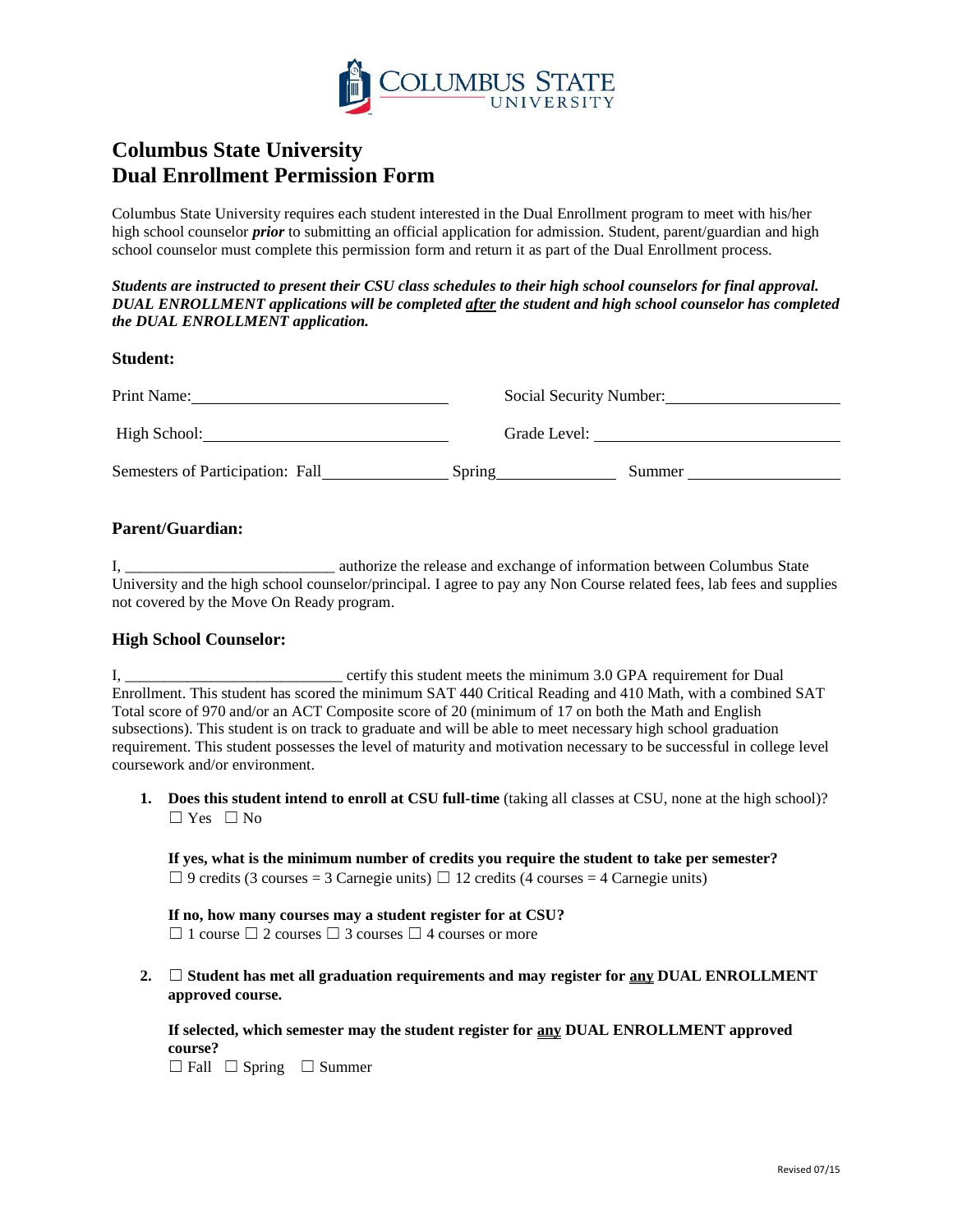## *To be completed by high school guidance counselor (retain a copy for your records):*

| <b>Course(s) Needed to Graduate:</b>                                                                                                                                                                                                               | <b>Course(s)</b> Location:                                                                        |             | <b>Semester Attending</b> |                                   |
|----------------------------------------------------------------------------------------------------------------------------------------------------------------------------------------------------------------------------------------------------|---------------------------------------------------------------------------------------------------|-------------|---------------------------|-----------------------------------|
| 3.<br>graduation that this student must take.                                                                                                                                                                                                      | To assist us in advising, on the back of this form, select the course(s) required for high school |             |                           |                                   |
| English $*$                                                                                                                                                                                                                                        |                                                                                                   |             |                           |                                   |
| $\Box$ Advanced Composition                                                                                                                                                                                                                        | $\Box$ CSU (ENGL 1101 or 1102)                                                                    | $\Box$ Fall |                           | $\Box$ Spring $\Box$ Summer       |
| $\Box$ Communication                                                                                                                                                                                                                               | $\Box$ CSU (COMM 1110)                                                                            | $\Box$ Fall |                           | $\square$ Spring $\square$ Summer |
| $\Box$ World Literature (Prereq: ENGL 1102)                                                                                                                                                                                                        | $\Box$ CSU (ENGL 2111, 2122)                                                                      | $\Box$ Fall |                           | $\square$ Spring $\square$ Summer |
| $\Box$ Multicultural Literature (Prereq: ENGL1102) $\Box$ CSU (ENGL 2135)                                                                                                                                                                          |                                                                                                   | $\Box$ Fall |                           | $\square$ Spring $\square$ Summer |
|                                                                                                                                                                                                                                                    |                                                                                                   |             |                           |                                   |
| <b>Social Sciences</b>                                                                                                                                                                                                                             |                                                                                                   |             |                           |                                   |
| $\Box$ American Government                                                                                                                                                                                                                         | $\Box$ CSU (POLS 1101)                                                                            | $\Box$ Fall |                           | $\Box$ Spring $\Box$ Summer       |
| $\Box$ Anthropology                                                                                                                                                                                                                                | $\Box$ CSU (ANTH 1105, 1145)                                                                      | $\Box$ Fall |                           | $\Box$ Spring $\Box$ Summer       |
| $\Box$ Economics                                                                                                                                                                                                                                   | $\Box$ CSU (ECON 2105, 2106)                                                                      | $\Box$ Fall |                           | $\Box$ Spring $\Box$ Summer       |
| $\Box$ Global Issues                                                                                                                                                                                                                               | $\Box$ CSU (POLS 2401)                                                                            | $\Box$ Fall |                           | $\Box$ Spring $\Box$ Summer       |
| $\Box$ Intro to Philosophy                                                                                                                                                                                                                         | $\Box$ CSU (PHIL 2010)                                                                            | $\Box$ Fall |                           | $\Box$ Spring $\Box$ Summer       |
| $\Box$ Psychology                                                                                                                                                                                                                                  | $\Box$ CSU (PSYC 1101)                                                                            | $\Box$ Fall |                           | $\square$ Spring $\square$ Summer |
| $\Box$ Sociology                                                                                                                                                                                                                                   | $\Box$ CSU (SOCI 1101)                                                                            | $\Box$ Fall |                           | $\square$ Spring $\square$ Summer |
| $\Box$ World History                                                                                                                                                                                                                               | $\Box$ CSU (HIST 1111, 1112)                                                                      | $\Box$ Fall |                           | $\square$ Spring $\square$ Summer |
| $\Box$ U.S. History                                                                                                                                                                                                                                | $\Box$ CSU (HIST 2111, 2112)                                                                      | $\Box$ Fall |                           | $\Box$ Spring $\Box$ Summer       |
| $\Box$ World Geography                                                                                                                                                                                                                             | $\Box$ CSU (GEO 1101)                                                                             | $\Box$ Fall |                           | $\square$ Spring $\square$ Summer |
| <b>Math (Placement required)</b>                                                                                                                                                                                                                   |                                                                                                   |             |                           |                                   |
| $\Box$ Accel. Math III                                                                                                                                                                                                                             | $\Box$ CSU (MATH 1101, 1111, 1113)                                                                | $\Box$ Fall | $\Box$ Spring             | $\square$ Summer                  |
| $\Box$ Math IV                                                                                                                                                                                                                                     | $\Box$ CSU (MATH 1111, 1113)                                                                      | $\Box$ Fall | $\Box$ Spring             | $\square$ Summer                  |
| $\Box$ Calculus                                                                                                                                                                                                                                    | $\Box$ CSU (MATH 1125, 1131, 1132, 2135, 2115) $\Box$ Fall                                        |             | $\Box$ Spring             | $\square$ Summer                  |
| $\Box$ College Algebra                                                                                                                                                                                                                             | $\Box$ CSU (MATH 1111)                                                                            | $\Box$ Fall | $\Box$ Spring             | $\square$ Summer                  |
| $\Box$ Pre-calculus                                                                                                                                                                                                                                | $\Box$ CSU (MATH 1113)                                                                            | $\Box$ Fall | $\square$ Spring          | $\square$ Summer                  |
| $\Box$ Statistics                                                                                                                                                                                                                                  | $\Box$ CSU (STATS 1127)                                                                           | $\Box$ Fall | $\square$ Spring          | $\square$ Summer                  |
| $\Box$ Any math/Other:                                                                                                                                                                                                                             | $\Box$ CSU (MATH 2125)                                                                            | $\Box$ Fall | $\square$ Spring          | $\square$ Summer                  |
| <b>Science</b>                                                                                                                                                                                                                                     |                                                                                                   |             |                           |                                   |
| $\Box$ Astronomy                                                                                                                                                                                                                                   | $\Box$ CSU (ASTR 1105, 1106)                                                                      | $\Box$ Fall | $\Box$ Spring             | $\square$ Summer                  |
| $\Box$ Biology                                                                                                                                                                                                                                     | $\Box$ CSU (BIOL 1215K, 1225K, 2225K)                                                             | $\Box$ Fall | $\Box$ Spring             | $\square$ Summer                  |
| $\Box$ Chemistry I                                                                                                                                                                                                                                 | $\Box$ CSU (CHEM 1151/1151L)                                                                      | $\Box$ Fall | $\square$ Spring          | $\square$ Summer                  |
| $\Box$ Chemistry II (Prereq: CHEM 1151/1211)                                                                                                                                                                                                       | $\Box$ CSU (CHEM 1152/1152L)                                                                      |             | $\Box$ Fall $\Box$ Spring | $\square$ Summer                  |
| $\Box$ Chemistry I                                                                                                                                                                                                                                 | $\Box$ CSU (CHEM 1211/1211L)                                                                      | $\Box$ Fall | $\Box$ Spring             | $\square$ Summer                  |
| $\Box$ Chemistry II (Prereq: CHEM 1151/1211)                                                                                                                                                                                                       | $\Box$ CSU (CHEM 1212/1212L)                                                                      | $\Box$ Fall | $\Box$ Spring             | $\square$ Summer                  |
| $\Box$ Geology**                                                                                                                                                                                                                                   | $\Box$ CSU (GEOL 1110, 1121/1121L)                                                                | $\Box$ Fall | $\square$ Spring          | $\square$ Summer                  |
| $\Box$ Physics (Prereq: MATH 113)                                                                                                                                                                                                                  | $\Box$ CSU (PHYS 1111/1311)                                                                       | $\Box$ Fall | $\Box$ Spring             | $\square$ Summer                  |
| $\Box$ Physics (Prereq: MATH 1111/1312)                                                                                                                                                                                                            | $\Box$ CSU (PHYS 1112/1312)                                                                       | $\Box$ Fall | $\square$ Spring          | $\square$ Summer                  |
|                                                                                                                                                                                                                                                    |                                                                                                   |             |                           |                                   |
| <b>Foreign Language</b>                                                                                                                                                                                                                            |                                                                                                   |             |                           |                                   |
| $\Box$ French                                                                                                                                                                                                                                      | $\Box$ CSU (French I, French II or higher) $\Box$ Fall $\Box$ Spring                              |             |                           | $\square$ Summer                  |
| $\Box$ Spanish                                                                                                                                                                                                                                     | $\Box$ CSU (Spanish I, Spanish II or higher) $\Box$ Fall $\Box$ Spring                            |             |                           | $\square$ Summer                  |
| Any Language/Other: _________                                                                                                                                                                                                                      |                                                                                                   |             |                           |                                   |
| *English must be taken in sequence, unless student has AP Credit for ENGL 1101 - score of 3 or higher on AP Lit/Lang<br>** Lab is optional                                                                                                         |                                                                                                   |             |                           |                                   |
| All signatures below give their consent for the student to be enrolled in the Dual Enrollment program at Columbus State<br>University. Signatures also indicates student has met with high school counselor and certify above courses are true and |                                                                                                   |             |                           |                                   |

*correct.* 

**\*Return completed form to: Columbus State University, Admission Department, 4225 University Avenue, Columbus, GA 31907-5645 / Fa[x 706-568-2462](tel:706-568-2462) / Email [Data\\_Entry@columbusstate.edu.](mailto:Data_Entry@columbusstate.edu) Should you have questions please contact us [\(706\) 507-8800](tel:%28706%29%20507-8800).**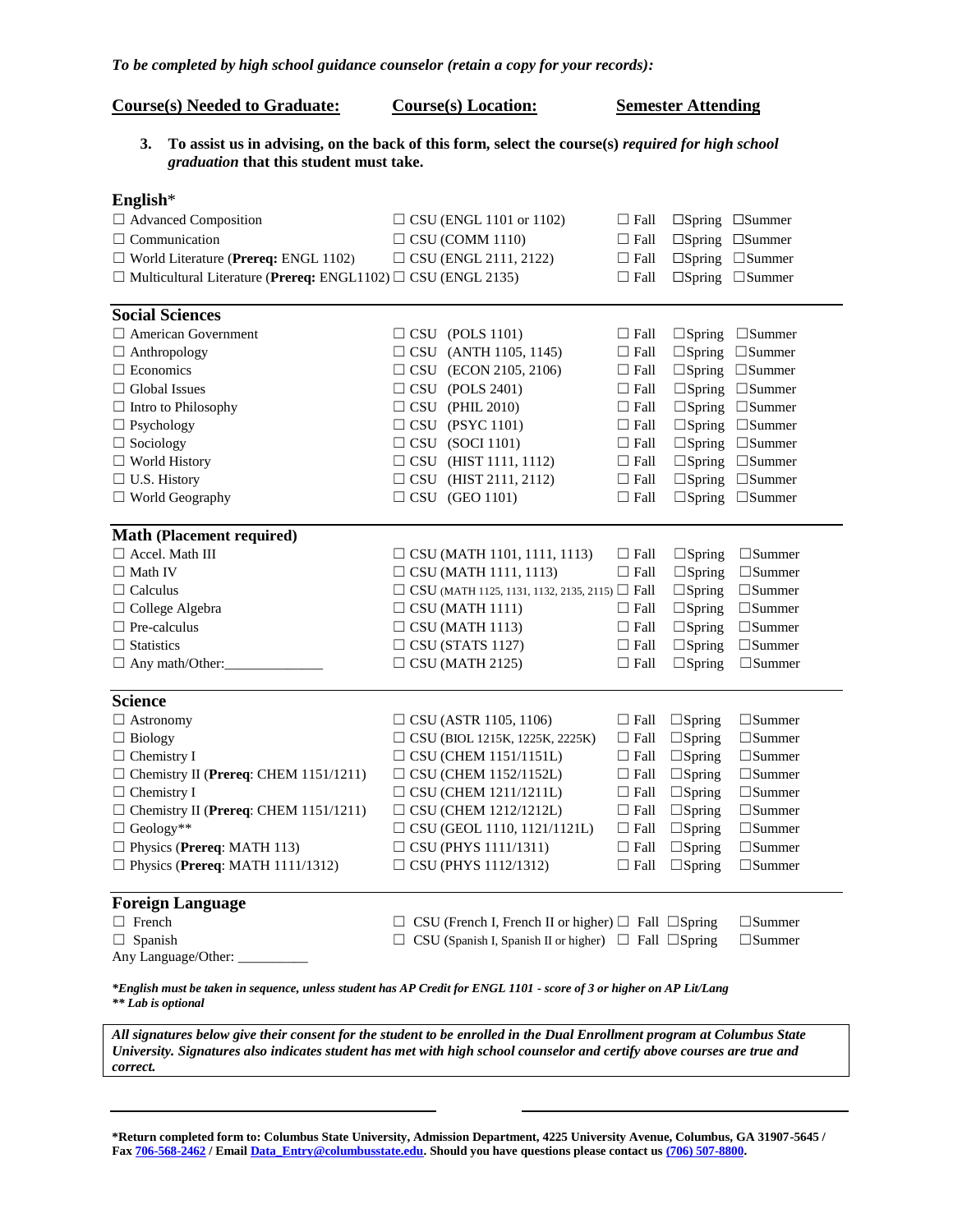# **Dual Enrollment Student Participation Agreement**

| <b>High School Counselor Signature</b> | Date | <b>Student Signature</b> | Date |
|----------------------------------------|------|--------------------------|------|
|                                        |      |                          |      |

The Dual Enrollment (DUAL ENROLLMENT) program provides opportunities for eligible students in grades 9-12 to enroll part- or full-time in postsecondary institutions and take college courses to earn both high school and college credit. Effective July 1, 2015, the Dual Enrollment program combines all previous Georgia dual-credit programs into one program entitled Dual Enrollment, repealing all conflicting laws.

## *Note: This completed form should not be forwarded to the Georgia Department of Education or the Georgia Student Finance Commission.*

Dual Enrollment (DUAL ENROLLMENT) Requirements (Completed by Parents/Guardians) (**Please circle Yes or No)**

| Yes/No | All Dual Enrollment students will be responsible for all state-required courses and the<br>state-required assessments associated with these courses taken through the DUAL<br>ENROLLMENT program.                                                                                                                                                                                                                                              |
|--------|------------------------------------------------------------------------------------------------------------------------------------------------------------------------------------------------------------------------------------------------------------------------------------------------------------------------------------------------------------------------------------------------------------------------------------------------|
| Yes/No | The student's Individual Graduation Plan has been updated to reflect the plan of study<br>through the DUAL ENROLLMENT program.                                                                                                                                                                                                                                                                                                                 |
| Yes/No | The student participant and his/her parents or guardians acknowledge that dropping any<br>classes before the end of the semester/quarter or not following program rules and<br>regulations may result in removal from the DUAL ENROLLMENT program, and may<br>affect the student's high school graduation requirements. DUAL ENROLLMENT<br>program courses will become part of the student's high school and college permanent<br>transcripts. |
| Yes/No | The eligible DUAL ENROLLMENT students must inform the high school counselor, in<br>writing, of any course changes during the semester/quarter.                                                                                                                                                                                                                                                                                                 |
| Yes/No | DUAL ENROLLMENT expectations and responsibilities have been shared by the school<br>counselor and all student and parent/guardian questions/concerns have been addressed.                                                                                                                                                                                                                                                                      |
| Yes/No | The parent/guardian acknowledges that the U.S. Department of Education requires that<br>all post-secondary institutions provide training on sexual assault awareness and<br>prevention under Title IX, 4 C.F.R. §106. This mandatory training information will be<br>provided to all DUAL ENROLLMENT students by the post-secondary institution at no<br>cost.                                                                                 |

l,